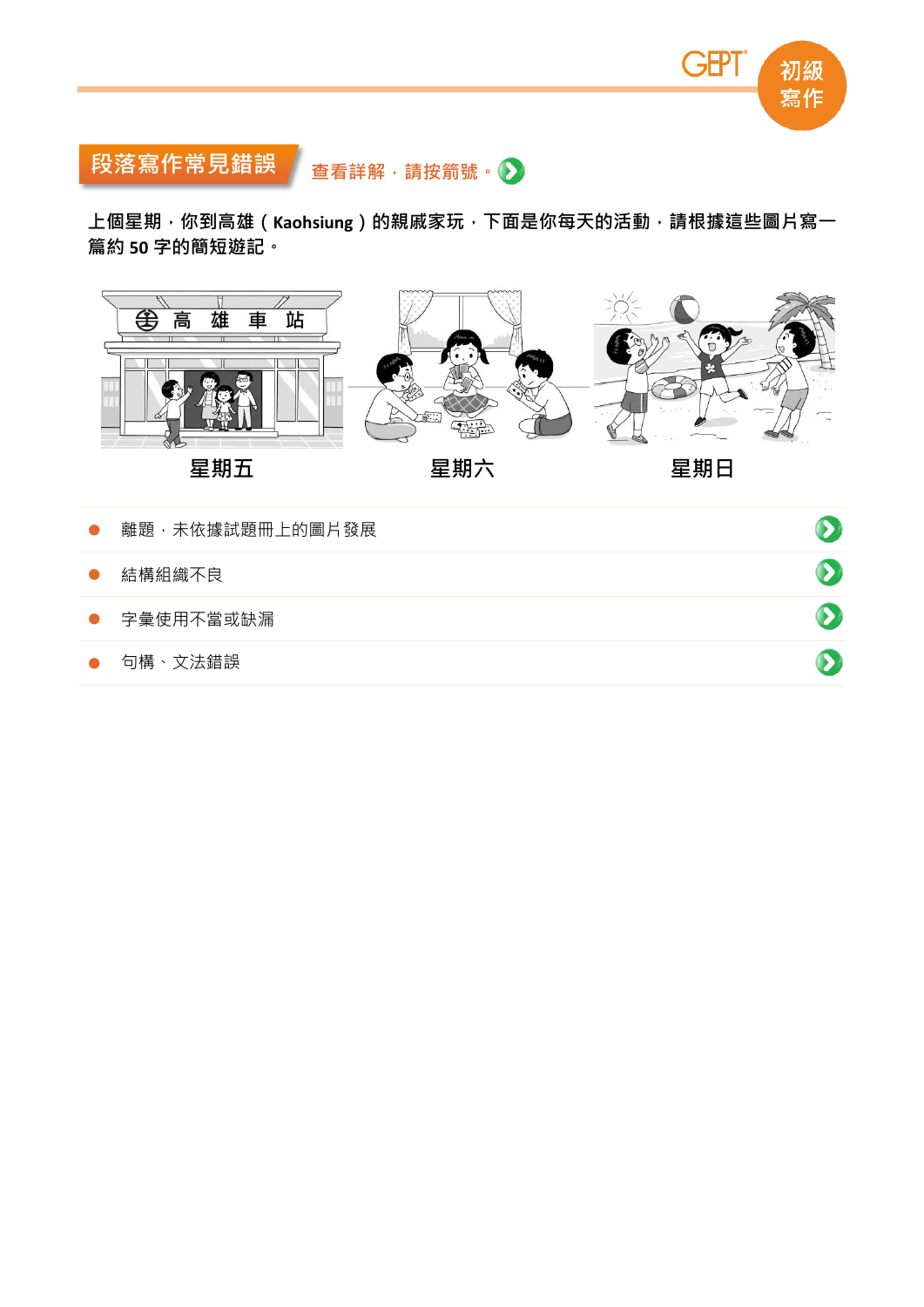

# 段落寫作常見錯誤查看詳解,請按箭號。▶

上個星期,你到高雄(Kaohsiung)的親戚家玩,下面是你每天的活動,請根據這些圖片寫一 篇約 **50** 字的簡短遊記。



離題,未依據試題冊上的圖片發展

這類作文沒有依照圖片提示來寫,即使寫得再好,分數還是很低。

| $\bullet$ | 結構組織不良      |  |
|-----------|-------------|--|
|           | ● 字彙使用不當或缺漏 |  |
|           | ● 句構、文法錯誤   |  |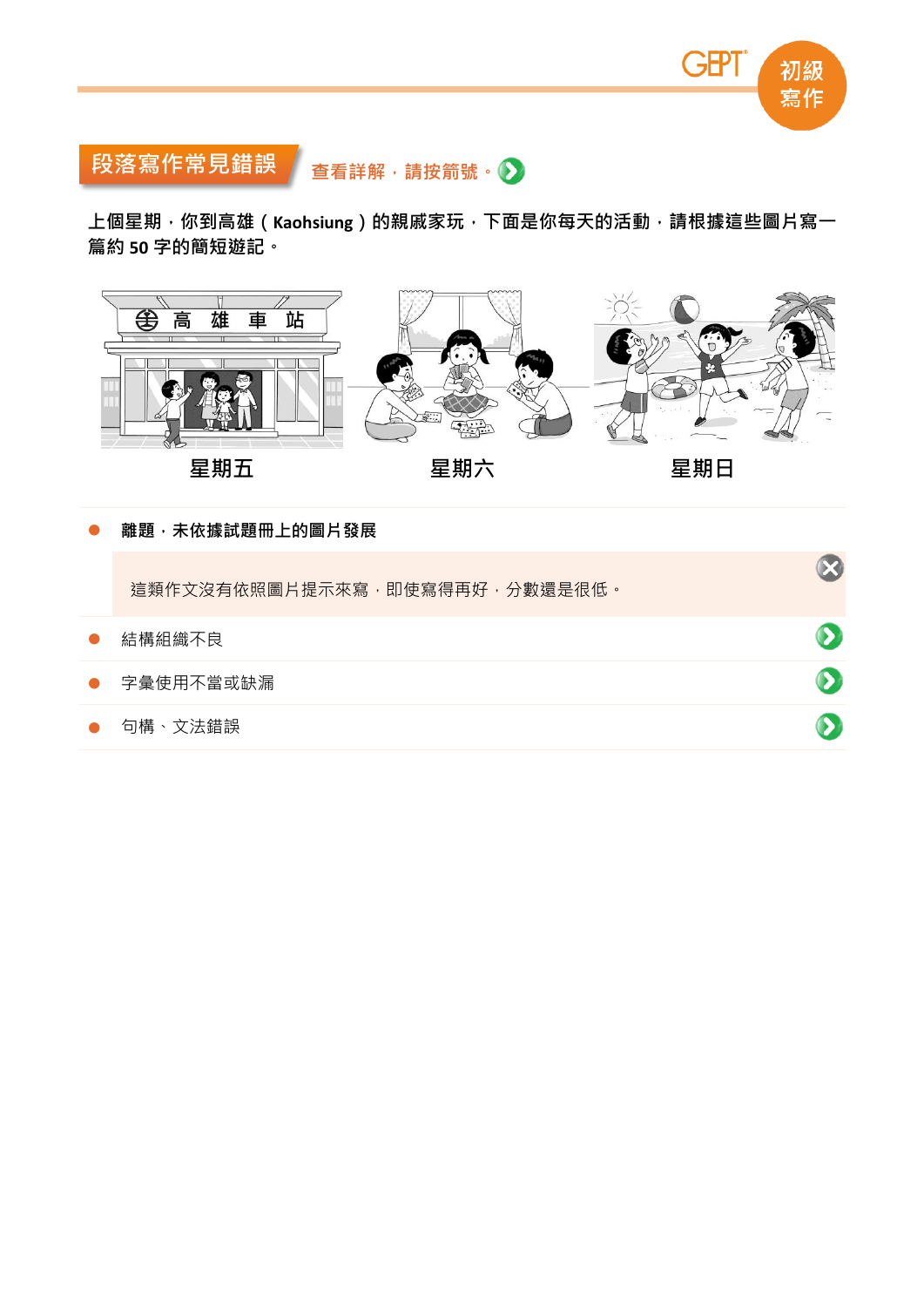

 $\odot$ 

 $\bullet$ 

 $\bullet$ 

# 段落寫作常見錯誤查看詳解,請按箭號。▶

上個星期<sup>,</sup>你到高雄(Kaohsiung)的親戚家玩<sup>,</sup>下面是你每天的活動<sup>,</sup>請根據這些圖片寫一 篇約 **50** 字的簡短遊記。



離題,未依據試題冊上的圖片發展

#### 結構組織不良

這類作文因為組織不好,所以讓人難以理解,例如沒有主題句、敘事不合邏輯或是未使用轉折 詞或片語清楚交代事件發生的順序。

例文:

The day is Friday. We took a train station to Kaohsiung. We played cards on Saturday and played in the water at the beach in Sunday. We had a lot of fun.

這篇文章的第一句 "The day is Friday." 沒有說明全文的大意,而第二句 "We took a train station to Kaohsiung."不合邏輯。整篇文章太短,只有 32 個字,沒有充分描述圖片的細節,例如天氣 等。

字彙使用不當或缺漏

句構、文法錯誤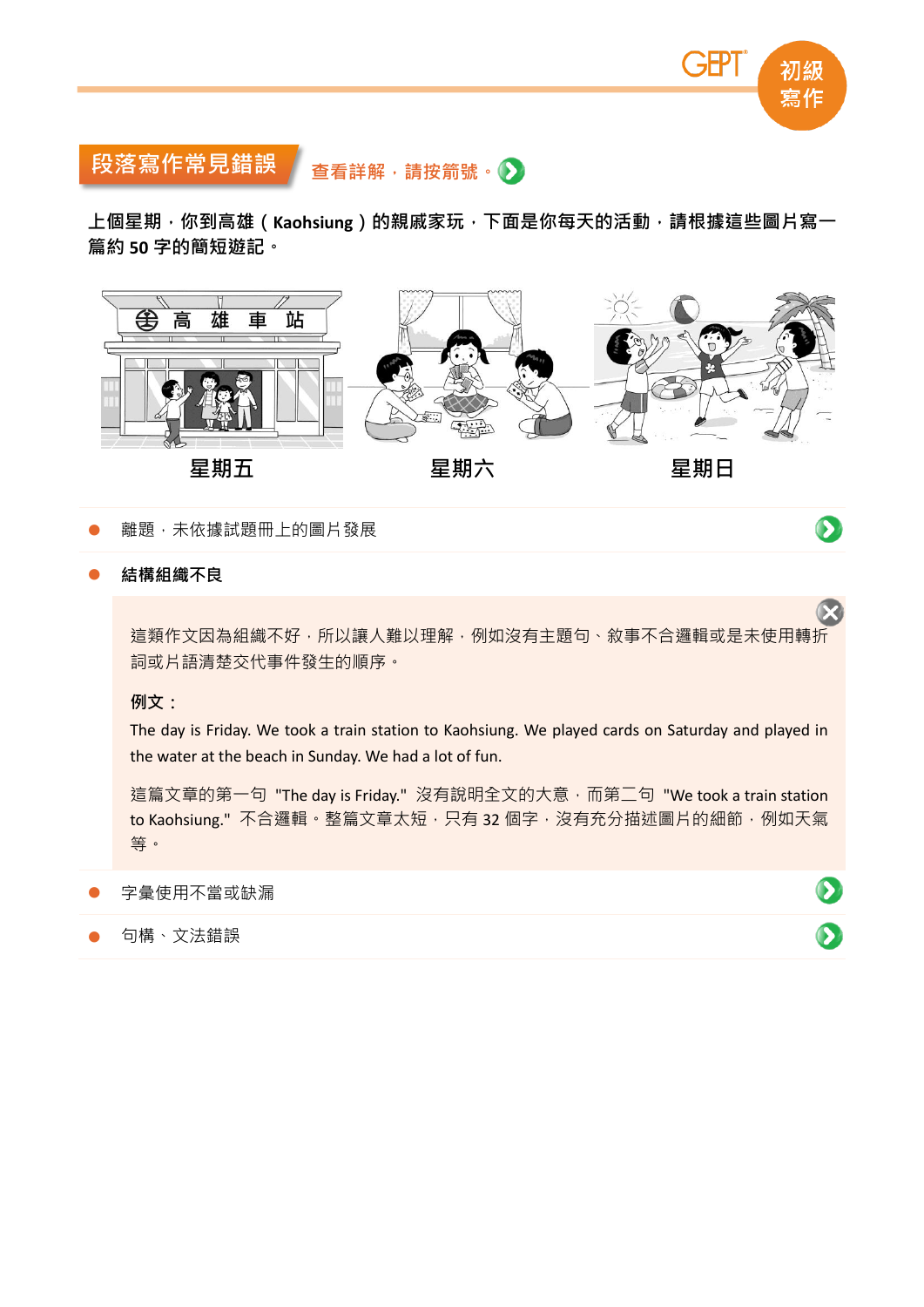

# 段落寫作常見錯誤查看詳解,請按箭號。▶

上個星期<sup>,</sup>你到高雄(Kaohsiung)的親戚家玩<sup>,</sup>下面是你每天的活動<sup>,</sup>請根據這些圖片寫一 篇約 **50** 字的簡短遊記。



離題,未依據試題冊上的圖片發展

- 結構組織不良
- 字彙使用不當或缺漏

作者使用的字彙不恰當,或重要字遺漏省略。

例文:

Last week, my great uncle Peter invited us to Kaohsiung, I am exciting. Following day, my parents and I take the train and get there at 3:19 at Friday afternoon, beacues we are tired, we didn't go anywhere that day.

At Saturday, we already to went to the beach but Saturday was rained so we just played the cards at home, and grownups start to plane the trip.

Sunday was a good day, we go to swiming and play in the water with the ball, that was fun. I really have a good time.

這篇文章有許多動詞時態錯誤,以及一些常見用詞的寫法錯誤,例如「在某天」介係詞應使用 on<sup>,「</sup>星期六下雨 」應該是 "It rained on Saturday."<sup>,「</sup>計畫行程 」應為 "plan the trip" · 而非 "plane the trip"。

句構、文法錯誤

 $\bullet$